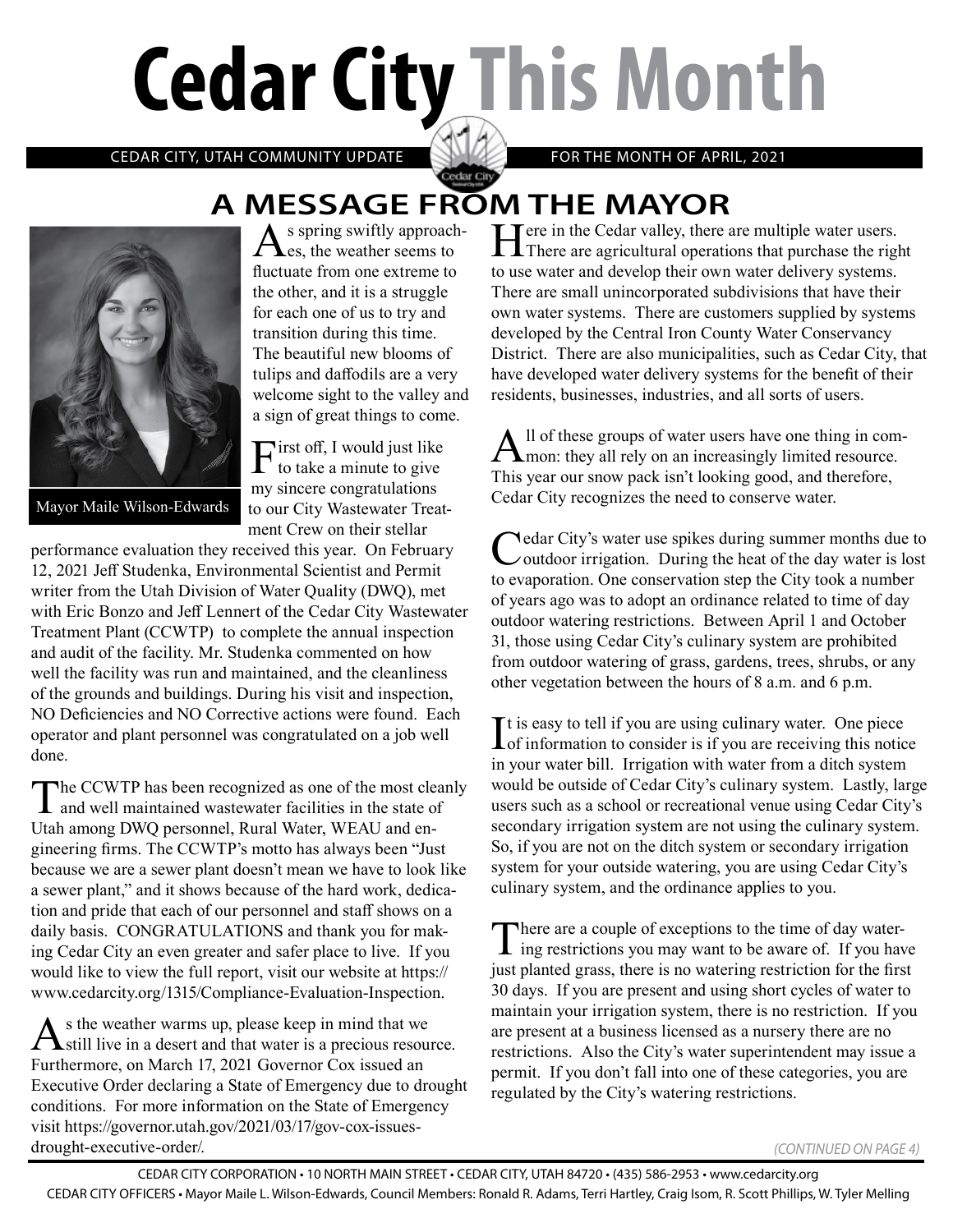

## **2021 UDOT Projects**

The Utah Department of Transportation has announced two projects for 2021 on the north side of Cedar City. UDOT will work with its contractors to minimize traffic interruptions caused by these projects. Both projects may have some occasional impact on traffic traveling from the east side of I-15 to the west side of I-15.

The first project is going to take place along Coal Creek Road, and it will include replacement of the bridge over I-15 as well as the reconfiguration of the intersection of Bulldog Road and Kittyhawk Road. The west side of the bridge will be re-aligned, and a round-about will be installed to provide a new connection for Coal Creek, Bulldog, and Kittyhawk. This project has a proposed start date in April 2021, and the project will take a substantial amount of time to complete. The image below is the area that will be impacted



The second project is going to take place at the intersection of I-15 and Nichols Canyon Road. UDOT is going to replace the bridge decks that pass over Nichols Canyon Road and do associated upgrades to the portions of Nichols Canyon Road that pass under I-15. This project has a projected start date of May 2021, and this project will also take a substantial amount of time to complete. The image below is the area that will be impacted.



**Please consult the UDOT.Utah.gov web page for more information as these projects commence.**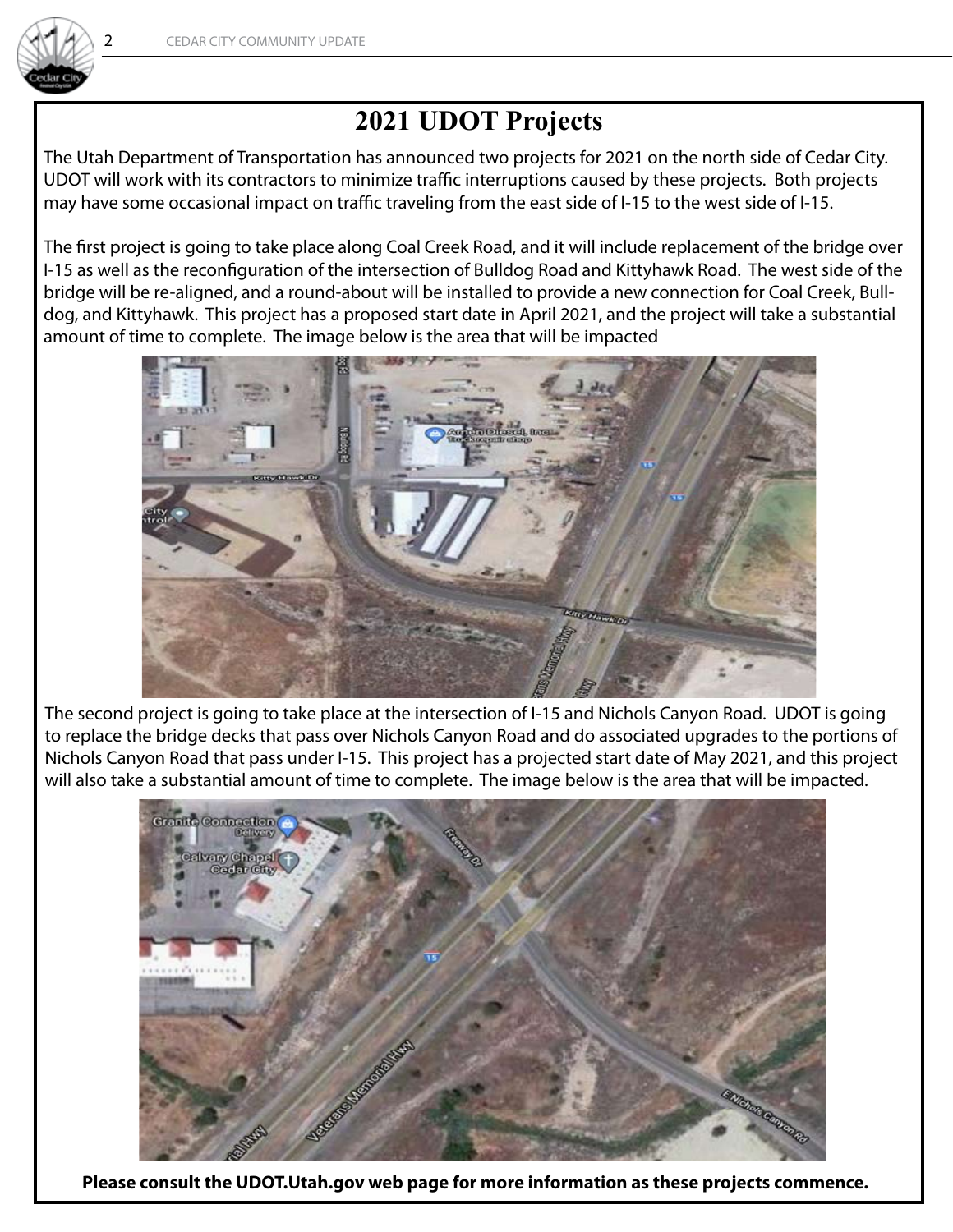

### *CEDAR CITY SPRING CLEAN-UP 2021*

The Cedar City Street Division will begin its annual Spring Clean-Up in April 2021. This year, crews will begin collection as follows:

- Area 1: North of Center Street and east of I-15 on April 12, 2021
- Area 2: West of I-15 on April 19, 2021
- Area 3: South of Center Street and east of I-15 on April 26, 2021
- Crews will begin collection in each area on a Monday. Crews will **NOT** come on Friday, Saturday or Sunday and **WILL NOT** return to streets that have already been completed.
- Please have your debris out on the curb by 7:00 a.m. on the Monday your area is scheduled for the clean-up date. A maximum of one (1) 10-wheeler drump truck load will be picked up at any one residence.
- We **WILL NOT** pick up furniture, carpeting, appliances or electronics. Any of these items or unacceptable piles will not be picked up and must be removed from the street by those who placed them there.
- Debris **MUST** be in front of the curb in the street. City crews will not load debris if it is piled on private property. City crews will pick up brush, branches, clippings, leaves, grass, untreated wood including pallets and crates, asphalt, dirt, rocks and concrete. Tires - 4 or less per pile **(NO RIMS)**.
- This service is provided to Cedar City residents, except **those living in a Planned Unit Development (PUD) and is NOT for commercial or industrial properties.**
- Please keep vehicles off the street during your scheduled week and the following week, so that City crews can sweep the street.

#### *Please call the Public Works Department at (435)586-2912 for additional information.*